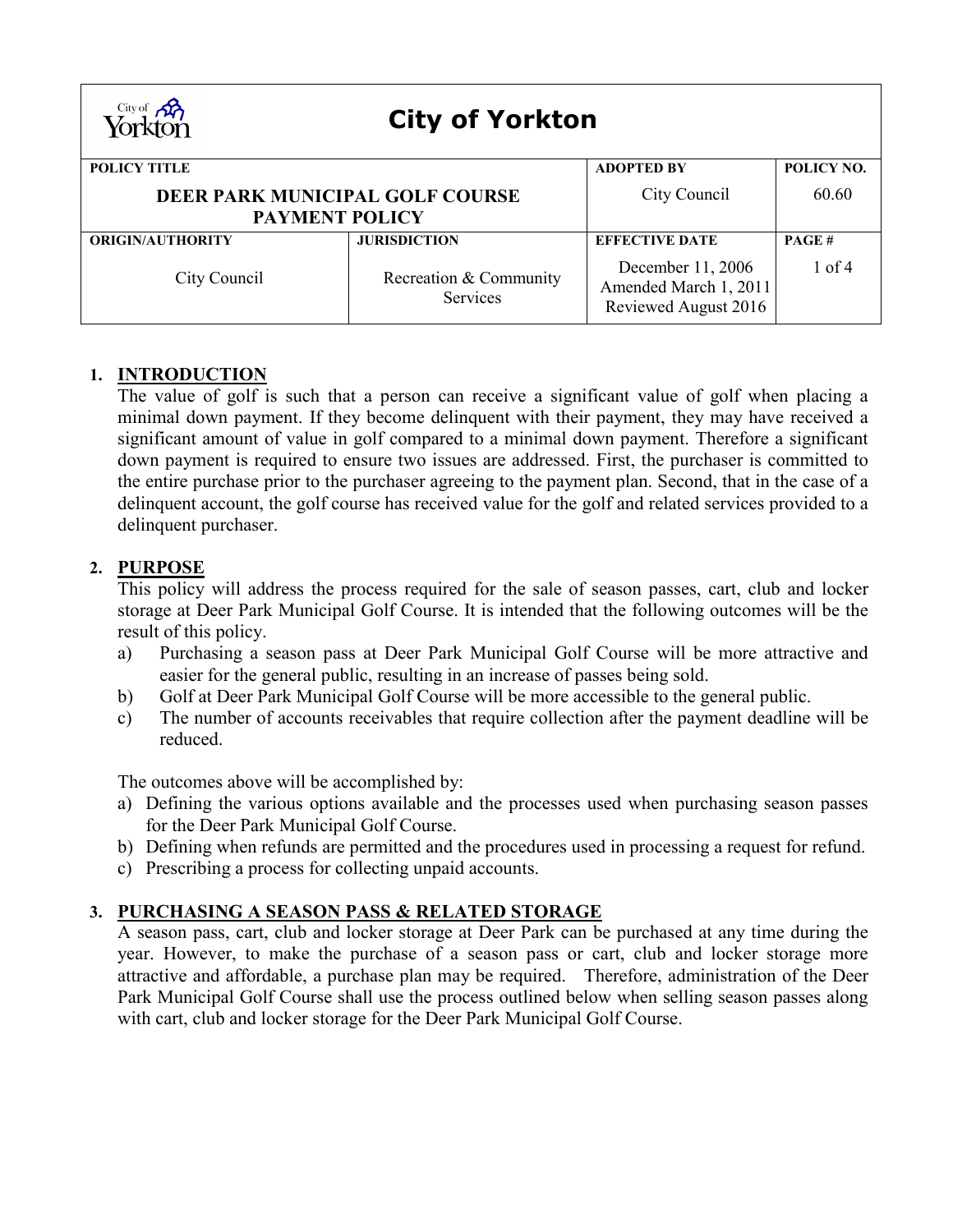| <b>POLICY TITLE</b>                                      | POLICY NO. | <b>PAGE#</b> |
|----------------------------------------------------------|------------|--------------|
| DEER PARK MUNICIPAL GOLF COURSE<br><b>PAYMENT POLICY</b> | 60.60      | 2 of 4       |

## **Option 1: Payment in Full**

Season passes, cart, club and locker storage can be purchased by paying in full at time of purchase. This can be done at the Recreation & Community Services office located at the Gallagher Centre during the off-season or at Deer Park at any time during the playing season. All benefits associated with the season pass will be implemented at that time.

## **Option 2: Payment Plan**

The golfing public may purchase a season pass or cart, club and locker storage at any time by agreeing to the established payment plan. This can be done at the Recreation  $\&$  Community Services office located at the Gallagher Centre during the off-season or at Deer Park. Upon receiving a request to purchase a season pass or club, cart and locker storage using the payment plan option, the following process will apply. Any benefits that apply to a season pass purchased though the payment plan will only be implemented once payment is received in full for the entire purchase.

- a) A down payment of 50% of the season pass(s) being purchased is required at time of purchase.
- b) The balance of the purchase must be paid in full by June 1 of the year for which the pass is being purchased.
	- 1. The purchaser, at the time of purchase, is required to provide either a credit card or post dated cheques with the final payment being made by June 1 of the year for which the pass is being purchased.
	- 2. If providing a credit card, the purchaser acknowledges, that at a minimum, equal monthly charges will be applied to the credit card until such time as the purchase is paid in full and by June 1 at the latest.
	- 3. If providing post dated cheques the purchaser will provide, at a minimum, equal monthly payments to ensure the purchase is paid in full by June 1 of the year for which the pass is being purchased.
	- 4. If a cheque is returned N.S.F. or a credit card is declined, credit privileges may be revoked, and payment in full is required prior to golf being permitted.
	- 5. Any accounts not paid in full by June 1 of the year for which the pass is being purchased, will result is loss of golfing privileges and the account will be referred to section 3. Delinquent Accounts.

# **4. DELINQUENT ACCOUNTS AND CREDIT PRIVILEGES**

For the purpose of delinquent accounts at the Deer Park Municipal Golf Course, the following process shall apply to all accounts that are unpaid as of June 1 each year.

- a) Golf privileges will be revoked immediately for any account holder whose account is not paid in full as of June 1 of each year.
- b) Future golfing privileges will be revoked until the outstanding account is paid in full.
- c) All unpaid accounts will be sent to the City of Yorkton's collection agent for collection.
- d) The name of the account holder will be reported to the Deer Park Sub-Commission and recorded in the minutes.
- e) Credit privileges will be revoked for a period of one year and all purchases will require payment in full at the time of purchase.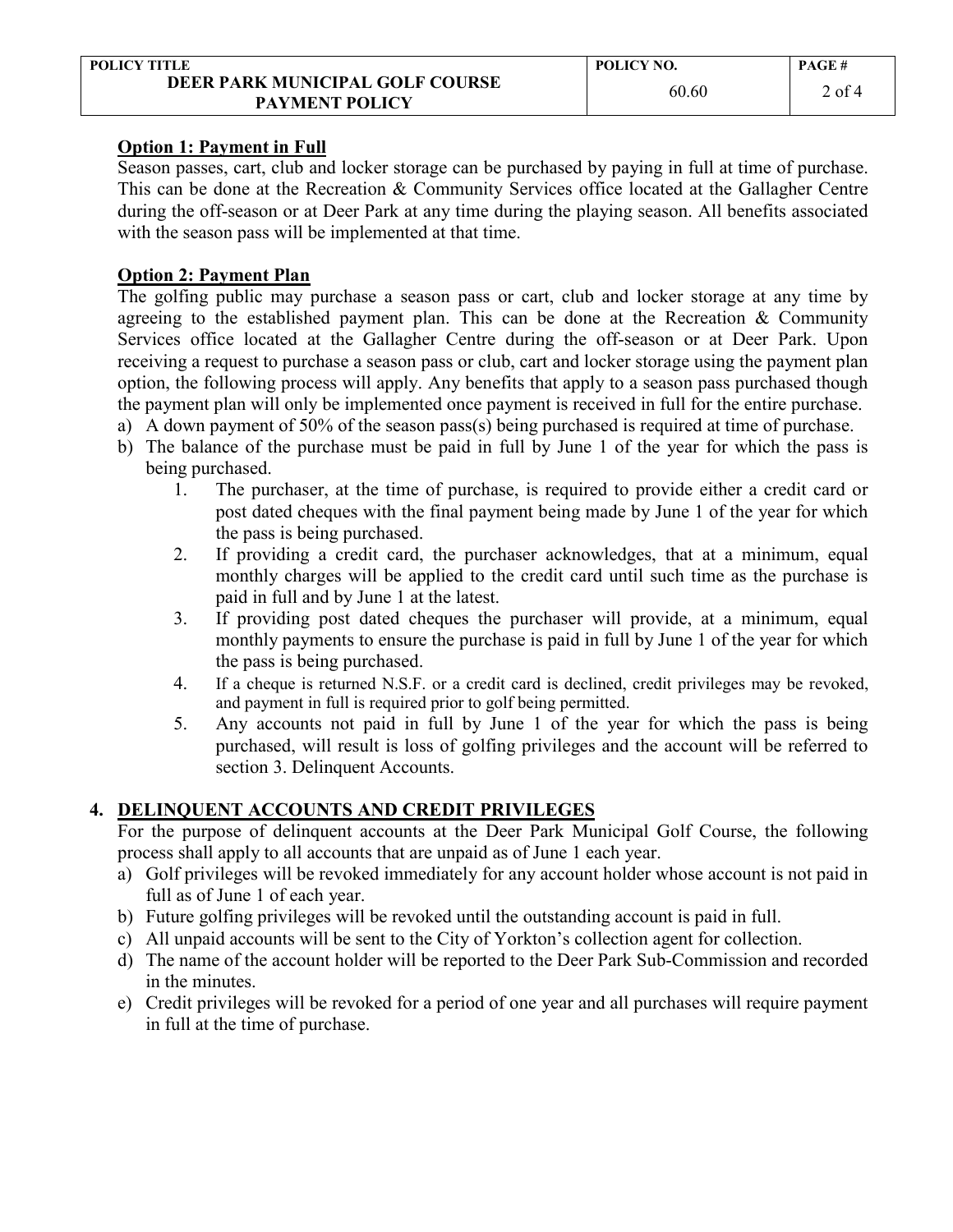#### **5. REFUND CREDITS**

Requests for a refund credit can be made by obtaining and completing a Refund Request Form through the Pro Shop or the Recreation & Community Services office (see Appendix A).

Refund credits of season passes will be considered under the following conditions:

- a) Medical Conditions
	- 1. Participant is required to obtain, and attach to the request form, a medical certificate from a duly qualified medical practitioner.
	- 2. The refund credit will be calculated one of the following two ways and will be considered on a case by case basis.
		- a. The refund credit may be pro-rated based on the total cost of the Season Pass less the number of rounds played calculated at the current green fee rate or,
		- b. Refund credits may be pro-rated based on the number of months the season pass was used.
- b) Other Reasons
	- 1. If the participant must withdraw for other reasons, the request will be forwarded for review by the Sub-Commission.
	- 2. The refund credit will be calculated one of the following two ways and will be considered on a case by case basis.
		- a. The refund credit may be pro-rated based on the total cost of the Season Pass less the number of rounds played calculated at the current green fee rate or,
		- c. Refund credits may be pro-rated based on the number of months the season pass was used.
- c) Green Fee receipts will NOT be rebated towards membership purchase.
- d) Rain Checks green fees will not be refunded or credited when players start a round in rain or impending rain conditions, or when players have completed five holes of play.
- e) Executive Packs refunds and credits will not be considered for any executive packages offered at Deer Park.
- f) Refund credits for any service at Deer Park will not be considered after August 1 of each year.
- g) There will be a \$25.00 administration fee on all refund credits, which will be deducted from the credit refund.

# **6. RESPONSIBILITY**

The Director of Recreation & Community Services is responsible for the ongoing review and update of this policy.